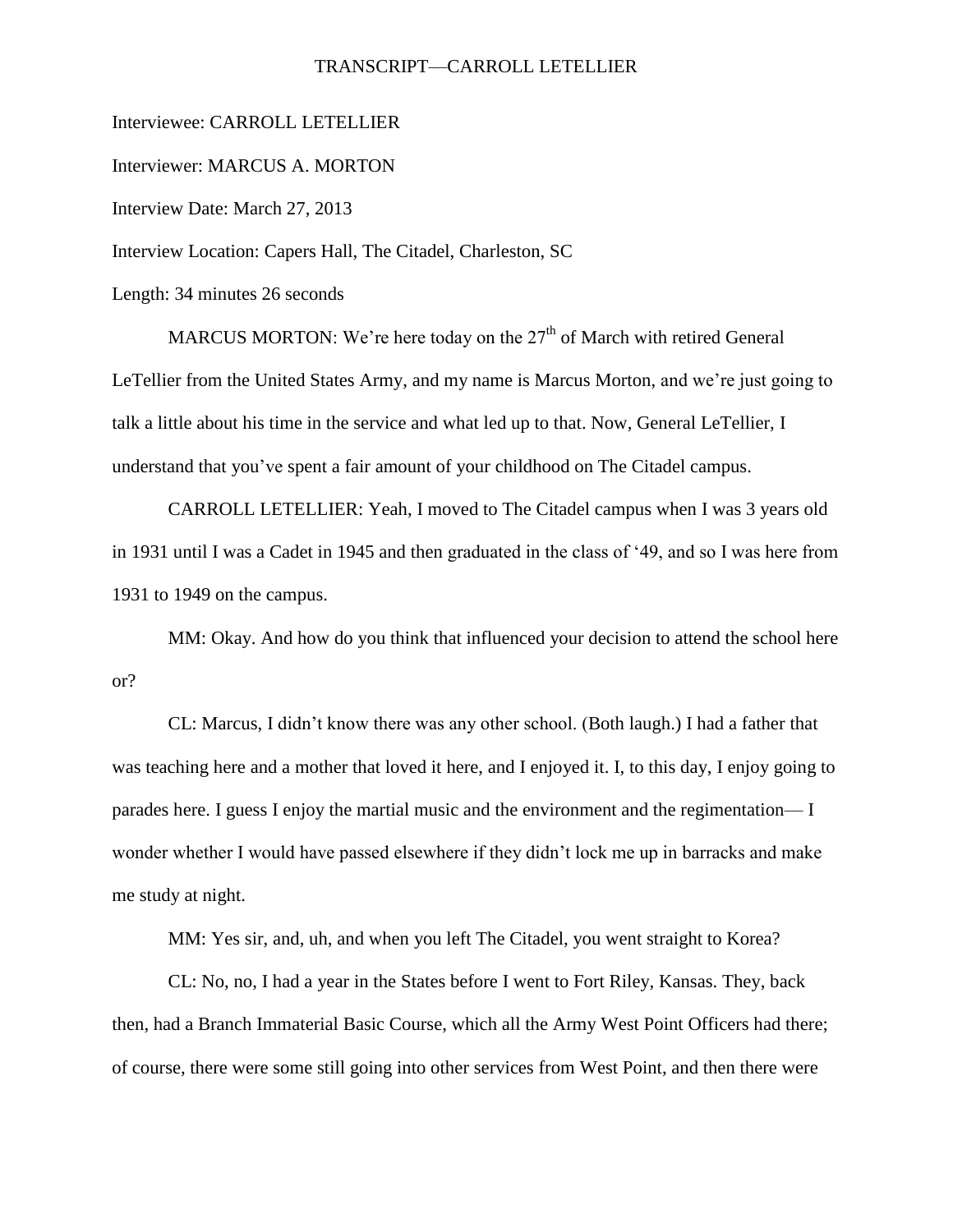all the other ROTC Officers that were given regular commissions, so it— it was a great opportunity to meet your peers and be able to know many whom you would work with in years to come. You hardly went anywhere you wouldn't meet someone who weren't in that course; there were about five hundred of us out there.

MM: Okay, and so from there—

CL: Well, from there I went to Fort Belvoir to the Engineer Basic Course and was there until the summer of 1950 and was ordered—we were a little bit unhappy, all the married officers got first choice; being a bachelor, we got the assignments that were left over—so I was going to Japan for a two-year tour in Japan. On my way to the West Coast, I was in Manhattan, Kansas, which is where I went to church when I was at Fort Riley, and the Rector of the church said, he said, "I see there's a war going on." This was early Sunday morning of the 24<sup>th</sup> of June. And I said, "Where's that?" I was thinking, golly, where could there be a war? He said, "In Korea," and I said, "Where's that?" I did not even know; I had never heard of Korea in my life, but in short while—in less than a month—I knew where Korea was: I was there.

MM: Yes, sir, and obviously, I mean, you know you had some different experiences than most people would have in the States, can—can you tell me a little about when you got there, you know—

CL: Well, when we got there, we went from Sasebo, Japan, which is on the southern end of the islands of Japan—very nice naval base there—and the Japanese had a ferry boat going from there to Pusan, and so they loaded us all on the ferry boat and they were afraid something might be happening in the Straits of Japan—or the Straits of Korea, depending on what part of the world you're from—and so we went over by convoy searching our way across, so we went very slowly, but we got to Korea and Pusan, now Busan, the next day and we had been issued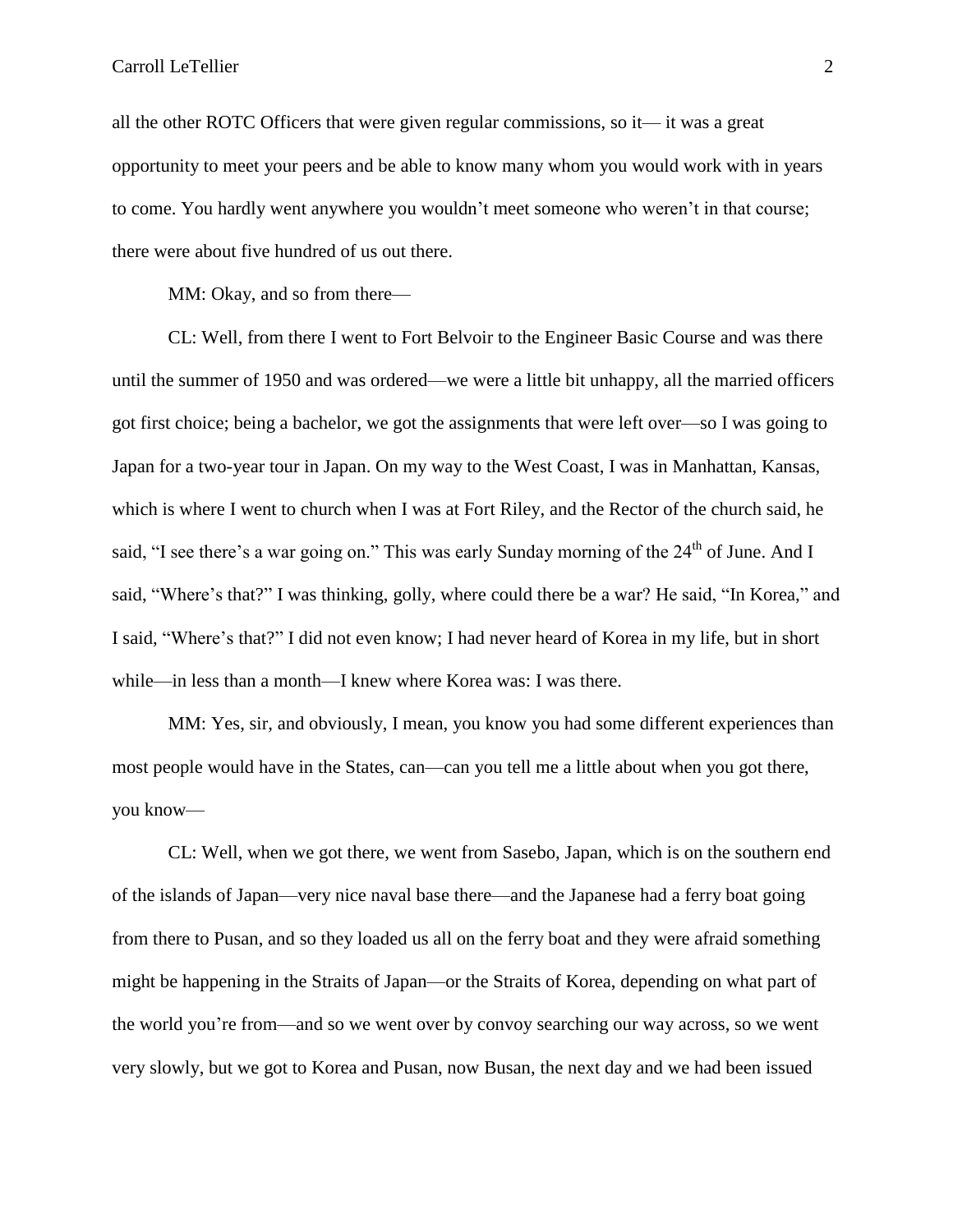weapons in Camp Coe—which was in Yokohama, which is where we landed in Japan—and they were full of Cosmoline, so we were still cleaning Cosmoline off of the weapons when we got there. A Lieutenant came aboard and warned us that there were many, many of the refugees coming and that the North Koreans were infiltrating among the refugees, and so we had to be careful. Well, no one could tell a North Korean from a South Korean, so we asked him how about some ammunition. He said, "Well, I'm sorry, you'll have to solve that problem for yourself," so we all had weapons and no ammunition. (MM laughs.) So we sent out a party to the dock area, and sure enough they found ammunition for both the M1 rifles as well as the carbines, so we did have a little ammunition once we began to go north. It was an interesting experience.

We got on a train there in the harbor of Pusan very slowly. The train commander did not know how to speak Korean, the Korean train engineer and those people did not know how to speak English, and so every time the train would stop, the Army commander on the train would get a party, which I was always a part of, and we would go out and secure the area close to the train, and all of a sudden the train would begin to move and we would all run and catch the train, and fortunately we didn't leave anyone along the train track, but we went on up to the  $25<sup>th</sup>$ Division rear, which was in a town called Waewan, it's where we joined the  $25<sup>th</sup>$  division.

MM: Alright, so whenever you linked up with the  $25<sup>th</sup>$  in Korea, did you immediately take on the assignment in the engineering battalion or did they assign you different duties?

CL: No, we immediately joined the  $65<sup>th</sup>$  engineer battalion, which was the organic battalion of the  $25<sup>th</sup>$  division. And we were there overnight. And the next day the S2, the intelligence officer, came and got three of us. We had come over from Japan together and we had all been together at Fort Riley and at Fort Belvoir. And now we were together there in the  $25<sup>th</sup>$ division and  $65<sup>th</sup>$  Battalion. We got in the Jeep, and he said he had orders to take us up to this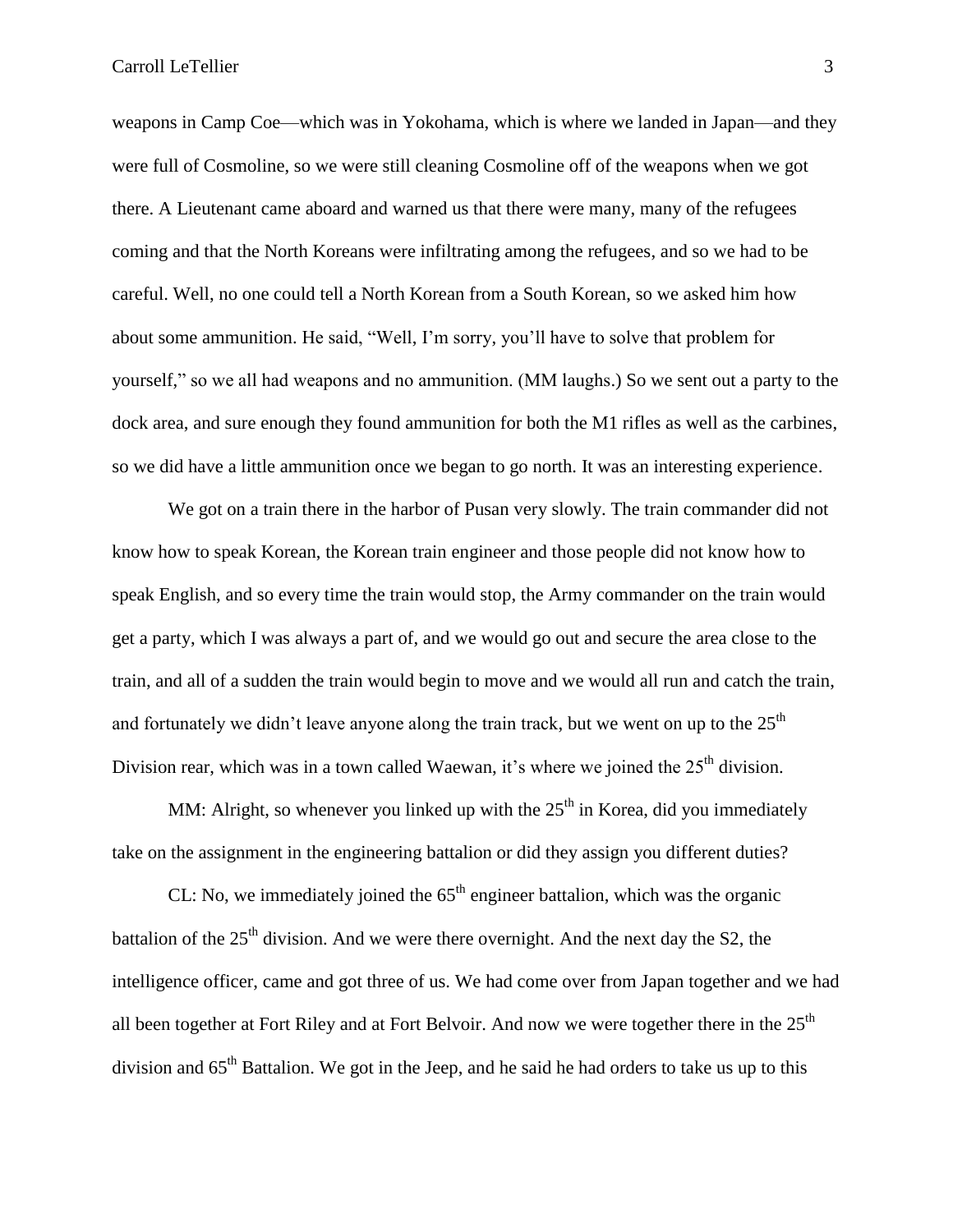unit. The other two knew that it was a Black engineer company. I did not know it until we were on the way up there. And Captain Smith, the S2, said, "I've orders that if they need one officer to leave, you, Lieutenant LeTellier; if they need two officers, [I'll] leave all three of you." So it was obvious that I was going to be assigned to the  $77<sup>th</sup>$  engineers. Those of you that are familiar with the divisions know that the divisional engineer battalion back then had four line companies, one for each regiment and then one in reserve. This battalion had only three line companies and a separate Black engineer company, which was the  $77<sup>th</sup>$ , which was equivalent to their Delta Company and I was left in the town of Sanju and actually joined the battalion—the company I should say—there.

MM: And you served your whole tour?

CL: No, I was with them until December, which was [when it] ended—July till December. The Chinese came in the war and the C Company of the  $65<sup>th</sup>$  Battalion had gotten beaten pretty badly. They had one officer wounded and two officers that were taken prisoner, and we got down just north of Seoul and the C Company of the  $65<sup>th</sup>$ —what was left—was on the Imjin River. And I was told that I was to join the C Company as a replacement because we had more than enough officers in the  $77<sup>th</sup>$  because any Black engineer officer that came to Korea was normally assigned to the  $77<sup>th</sup>$ , and instead of having three line platoons, we had four line platoons to accommodate the officers.

MM: And whenever you got to leave Korea at the end of your full tour there, did you go to Japan or did you come back Stateside?

CL: It was an interesting thing. Let me fill you in a little bit. After that I stayed with the C Company's  $65<sup>th</sup>$  until April, I then got called in by the battalion commander. Again, we were in the defense of Seoul, and he said—offered me a drink—and I told him, "I don't drink," and he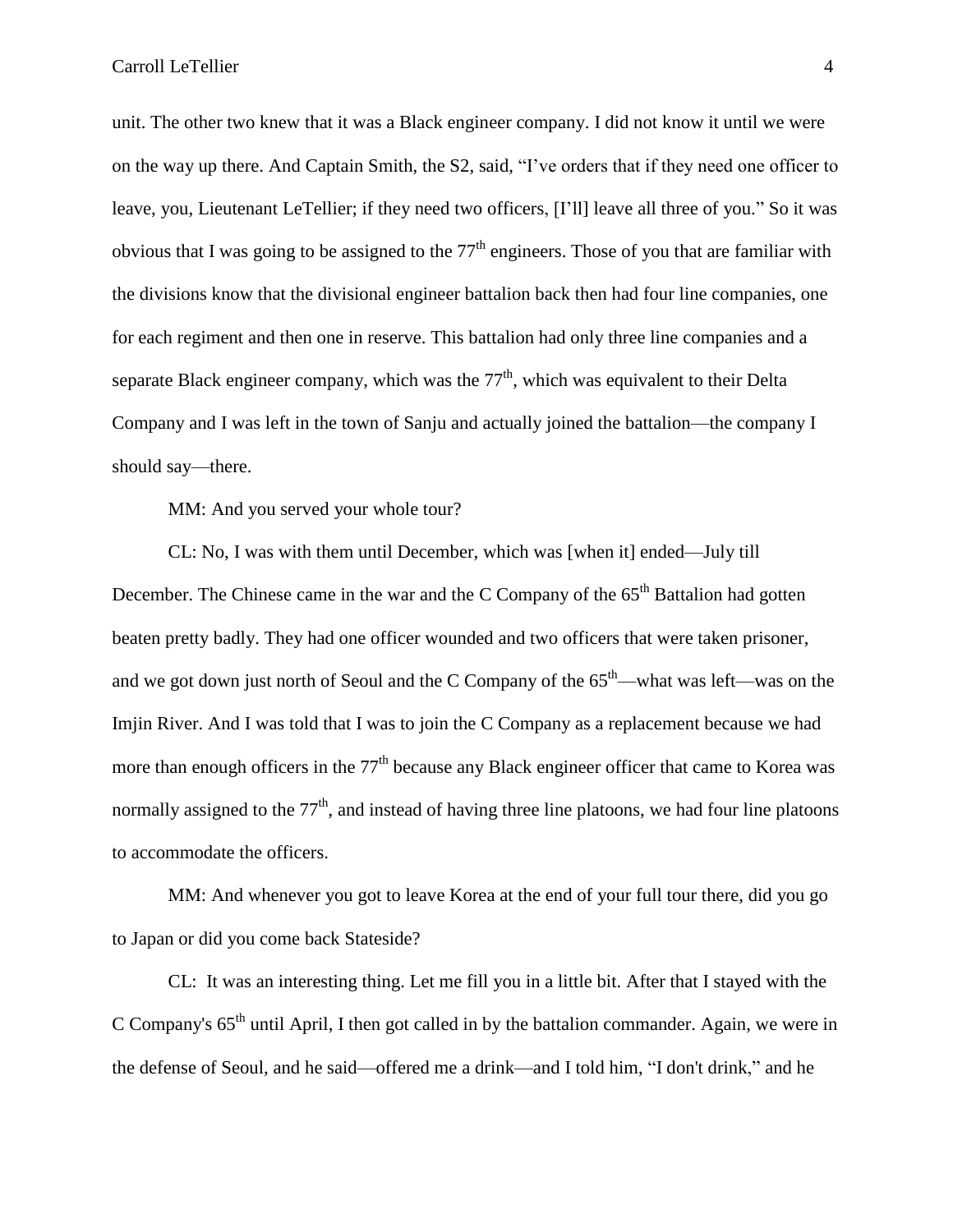told me I ought to have a drink. It was Scotch, and I haven't liked Scotch since. And he said, "I'm going to reassign you back. I had in the interim become the commander of the C Company  $65<sup>th</sup>$ , so he sent me back to the  $77<sup>th</sup>$  as a commander. I was still a First Lieutenant, and he thought that maybe that I was really happy in C Company. We had a bunch of young men who were from the Dakotas who knew how to use hand tools and some from Hawaii that also knew construction. I guess they'd been cutting pineapple, but they knew how to use tools. We could build bridges and they knew how to really operate hand tools.

So, anyway, I was sent back, but he saw I was a little disappointed, so he called the A Company and the B Company commanders and asked who their best Lieutenants were— Lieutenant Pitts up from A Company and Lieutenant Buller from B Company. So we all arrived at the 77<sup>th</sup> at the same time—three White officers. I stayed with the 77<sup>th</sup> as the company commander until I rotated in August of 1951. In going out, we were in Inchon listening to someone who had a transoceanic radio, and so we were listening to the peace broadcast. They had just started talking about peace broadcast, and we were sitting there waiting for the boat to Inchon. And we had to wait for the tides to come in there, and they had tremendous tides. You can only go out—you could almost see the tide move out of the mud flat and come back in again. So they sent us out to the Marine Lynx to transport us back to the Sasebo, Japan, again and back. Then you stayed in Sasebo for several weeks until you got orders for Stateside assignment. If you hadn't gotten it in about two or three weeks, you came back anyway. The disadvantage of that was that you had to go to Camp Stoneman, California, and wait there until you got orders.

So I—fortunately I got orders to go to Fort Leonard Wood, Missouri, before I left. So I that was sort of an interesting thing about the promotion cycle. I got my company for the C Company at the 65<sup>th</sup> before the other three officers got their company, and they all got promoted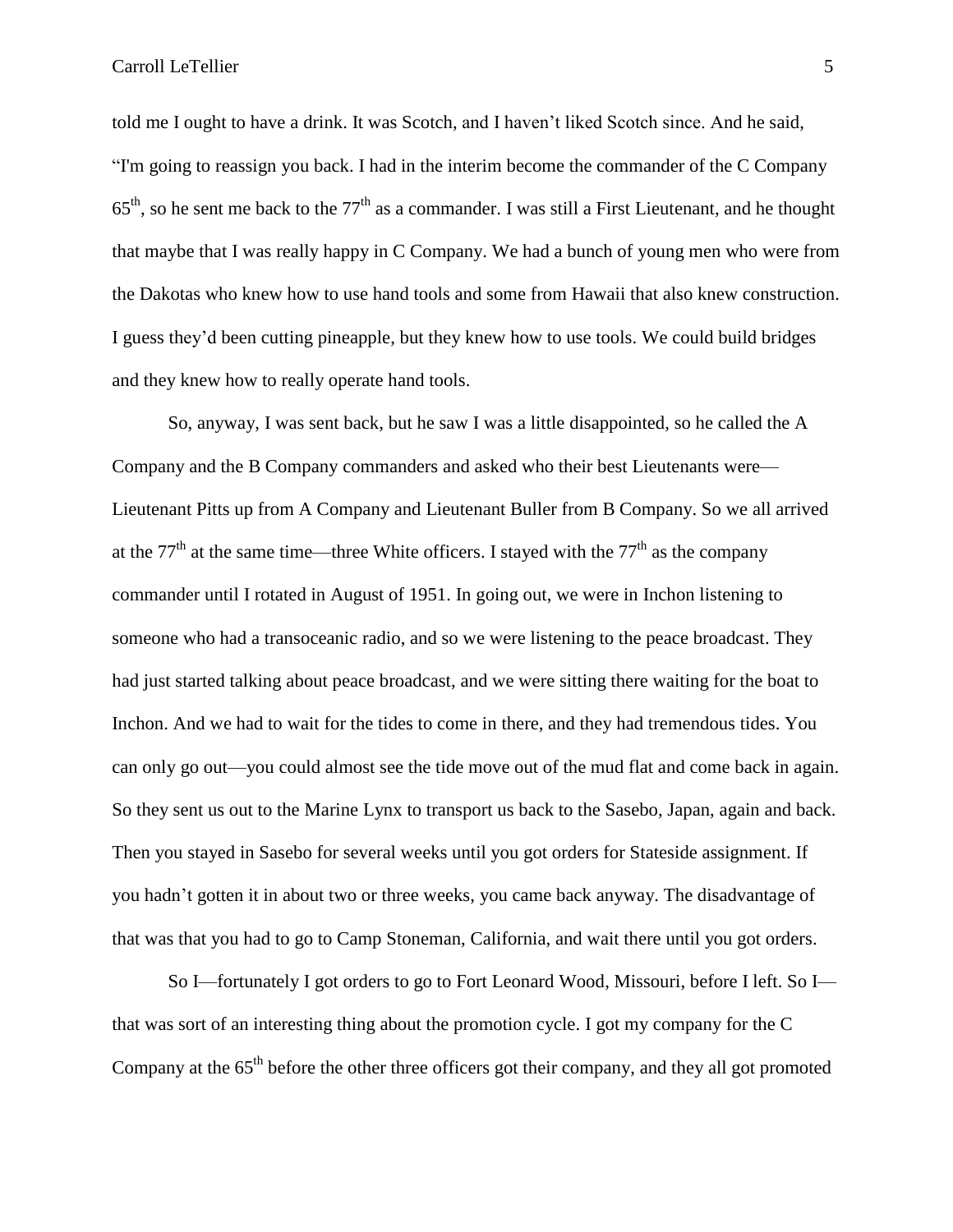to Captain, and I was still a First Lieutenant. So I was wondering whether I parted my hair on the wrong side. It later turned out that you could not get promoted; the local rules were that you could not get promoted until you were 23 years old to Captain, and also there had to be a vacancy at that time. Fortunately, I got promoted on my birthday, because if you got to Sasebo on your way home and left Sasebo, you got out of the command environment, and therefore you were no longer eligible for promotion. It was sort of the luck of the draw. And that's about how we got out of there from Inchon to Sasebo and waited there about two weeks before we came back on the nice little troop ship called the *Thomas Jefferson*.

MM: And I understand then that you of course stayed in, and I understand that you did two tours in Vietnam. Do you think that Korea prepared you in a lot of ways for that or do you think it was so completely different—your jobs and the wars itself?

CL: Marcus, the first tour in Vietnam was quite different from the second tour in Vietnam. But Korea was pretty much a linear war, and you knew pretty well where the front lines were. And it was a uniform war. They wore uniforms, and you wore uniforms—the identification of friend and foe—except for refugees that were coming out of Korea. It was what I called a linear war. The wars were fought along lines, so it was tagged as a police action, which is a pretty good description in both tours. My first tour in Vietnam had only seen one or two Americans killed; they were out in the countryside someplace and were ambushed so we didn't we didn't think too much about it. It was about like someone having an automobile accident. It was that infrequent, so it was we used to say if there was an ambush in a certain area, the next day that would be the safest area in country because seldom did lightning strike twice in the same place. (MM laughs.) The second tour was a bit different in that I left Vietnam on the first tour the first day that the Vietcong attacked American facilities. They attacked the air base at Bin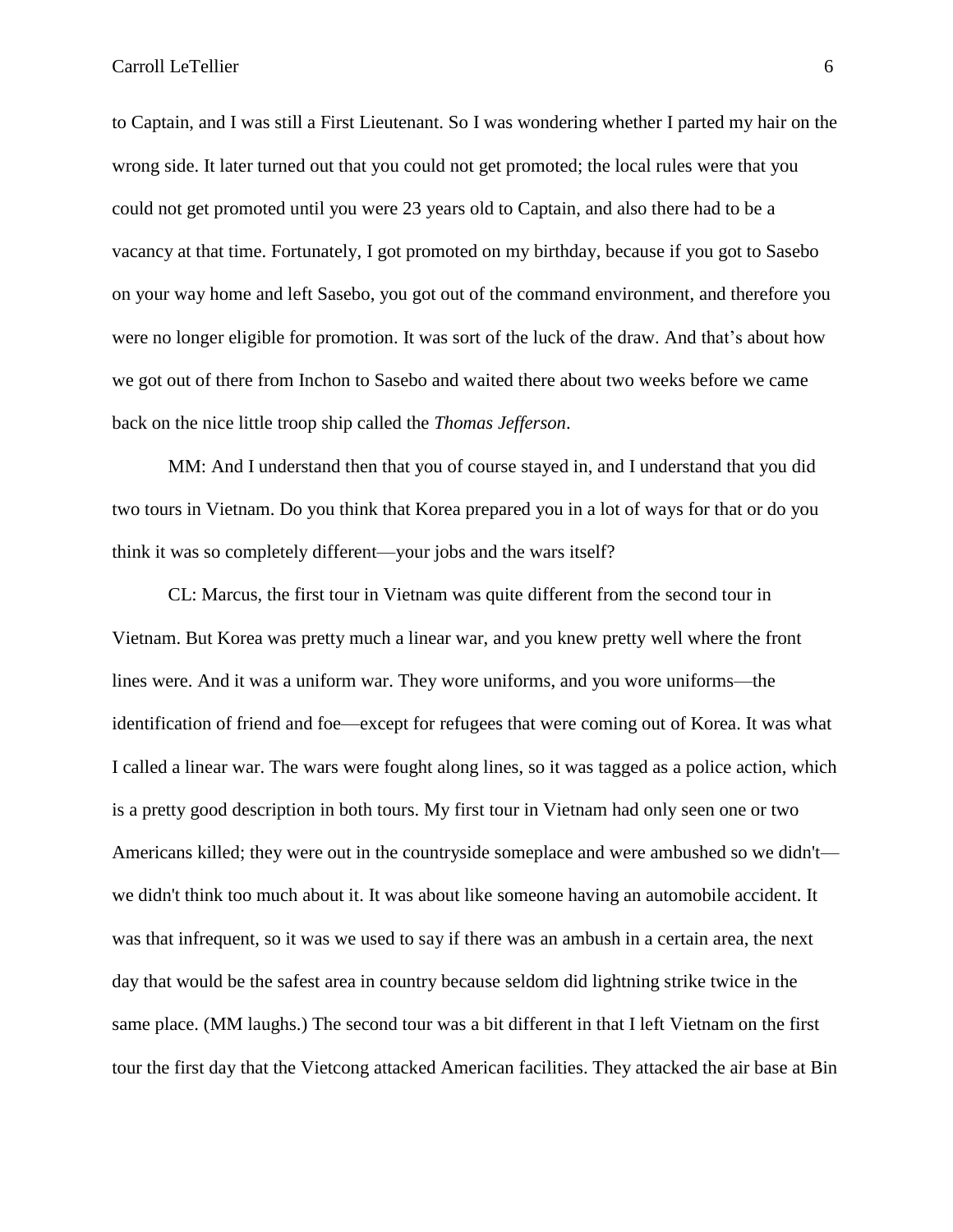Hoa and Pleiku, several of the up-country fire bases. The second tour, they had a full-fledged warfare going. It wouldn't be one or two people ambushing an American Jeep. It would be a group, and you didn't know whether they were farmers by day and warriors by night by or what. It was sort of a black pajama war where a lot of the people wore black pajamas particularly in the night. Again, it was sort of the luck of the draw: you didn't know whether you were in danger or whether you weren't in danger. I think I sort of digress a little bit. We had a young West Point officer who was in Hau Giang province, which was a very, very scary province. His name was Reed Jenson, class of '49—I think of '49—of West Point, and he had the feeling that we'd never pacify this country by flying helicopters from A to B: we'd have to get on the ground. So he was driving back. He'd been to Saigon from Hau Giang, which was on the Cambodian border. He was driving back through War Zone C, which was the CuChi rubber plantation area, and he was ambushed and killed. It later turned out that the ambush was set for the Vietnamese province chief, but he got delayed, so they just decided they would pick the next chief down the road. That was sort of the luck in the draw that Reed happened to be the next person down the street.

MM: Yes sir. And whenever you left Vietnam, later you had a tour in Lebanon. I don't know too much about that. I don't know that's taught too much. Can you tell little bit about your experience there?

CL: In 1958 I was in Fulda, Germany, and the—I had just been promoted to Major, and I commanded the 58<sup>th</sup> armored engineer company that supported the 14th armored cavalry that was patrolling basically the East-West border. And the battalion Regimental Commander of the armored Cavalry Regiment called me in one night, and I knew that the IG inspectors were on the base and that I was the only company that had not had an IG inspection. So I was back and forth in the company trying to get ready for it. And when the Regimental Commander called me in, I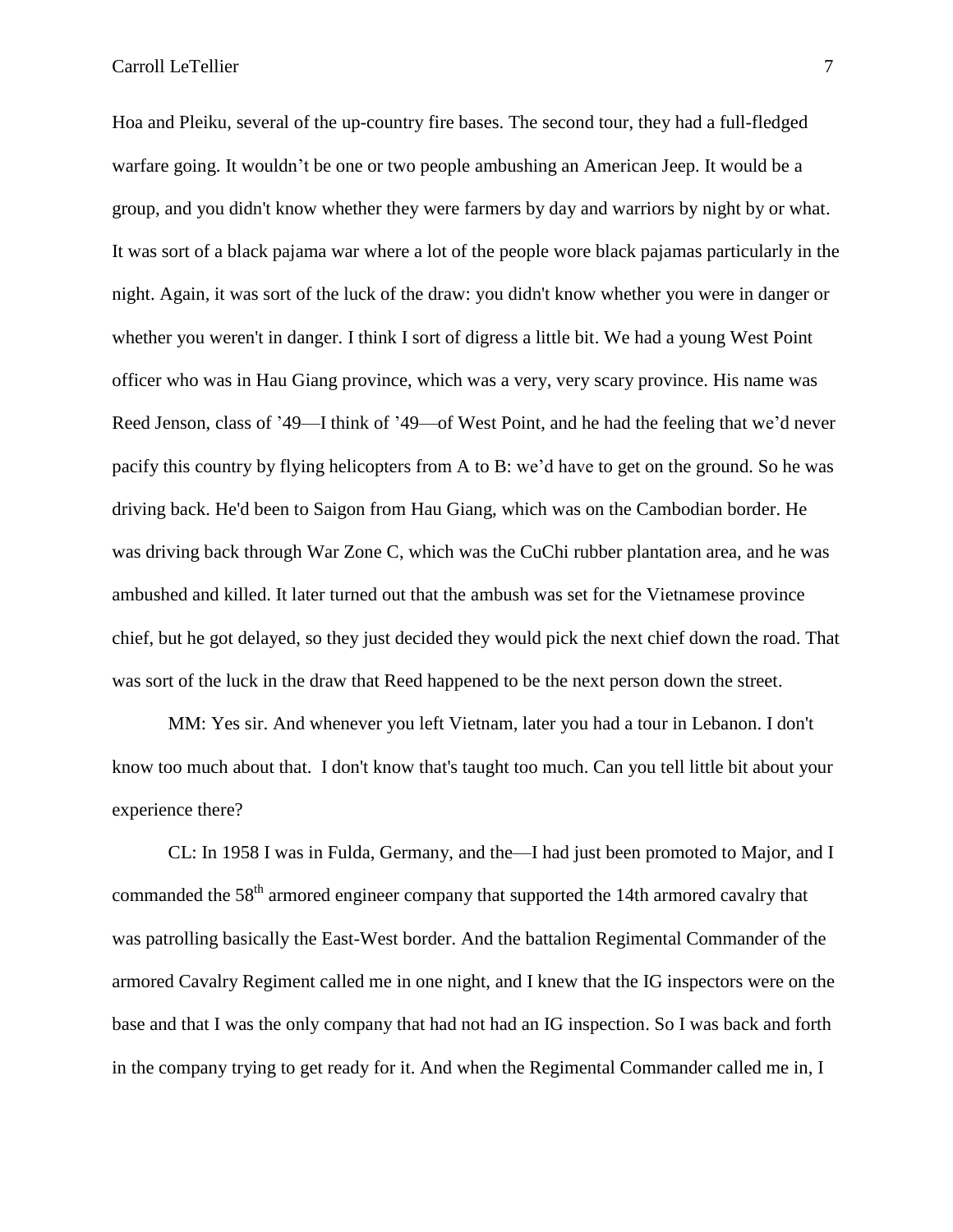said, "Lord, what have I done bad now." So I went over to see him and he said, "Close the door." And I said, "Yes sir." He said, "Is there any cogent reason you can't leave here this evening?" And I said, "No sir, no reason I can think of." He said, "Call this number."

So I called the number, and this guy sort of frantically said, "When can you get here?" And I said, "Where are you?" And he said, "I'm in Höchst, Germany, which is right outside of Frankfurt." And I said, "Well how do I come?" And he said, "Come in full field gear, and get ready." I told him it would take me about two hours to pack and then take me another two hours to drive there, that I could be than about four hours. He said, "No, no, no—come in the morning." I said, "Fine. I'll be there in the morning."

So we didn't know exactly what was going on during this period of time. An airborne brigade had deployed, and a Marine Regiment had deployed around the Beirut, Lebanon, area. We were in the support forces, and I became executive officer of the 299<sup>th</sup> Engineer Battalion. We sent one company down by air; the rest of us got on a train and went to Bremerhaven aboard the troop ship for the construction battalion, and we took about four or five days to get there. And the ironical thing about it [was] the headquarters' Company Commander of the  $14<sup>th</sup>$  Cavalry and I shared a mess together at Fulda, Germany, and we were sitting around one morning and he—in the mess hall having coffee or something—and he said, "Why don't we go down to Lebanon and straighten this thing out?"

When we landed in Beirut, who was standing at the end of the pier but the Captain Al Shehab. He spoke fluent Arabic. The General and Commander of the Lebanese forces was named Shehab, and General Paul Adams took him down as the aide-de-camp. So he said, "Where have you been?" So I spent a good while down there at the Olive Grove just north of the airport. And 1958 in Lebanon was the first time we had come in contact with the—some of the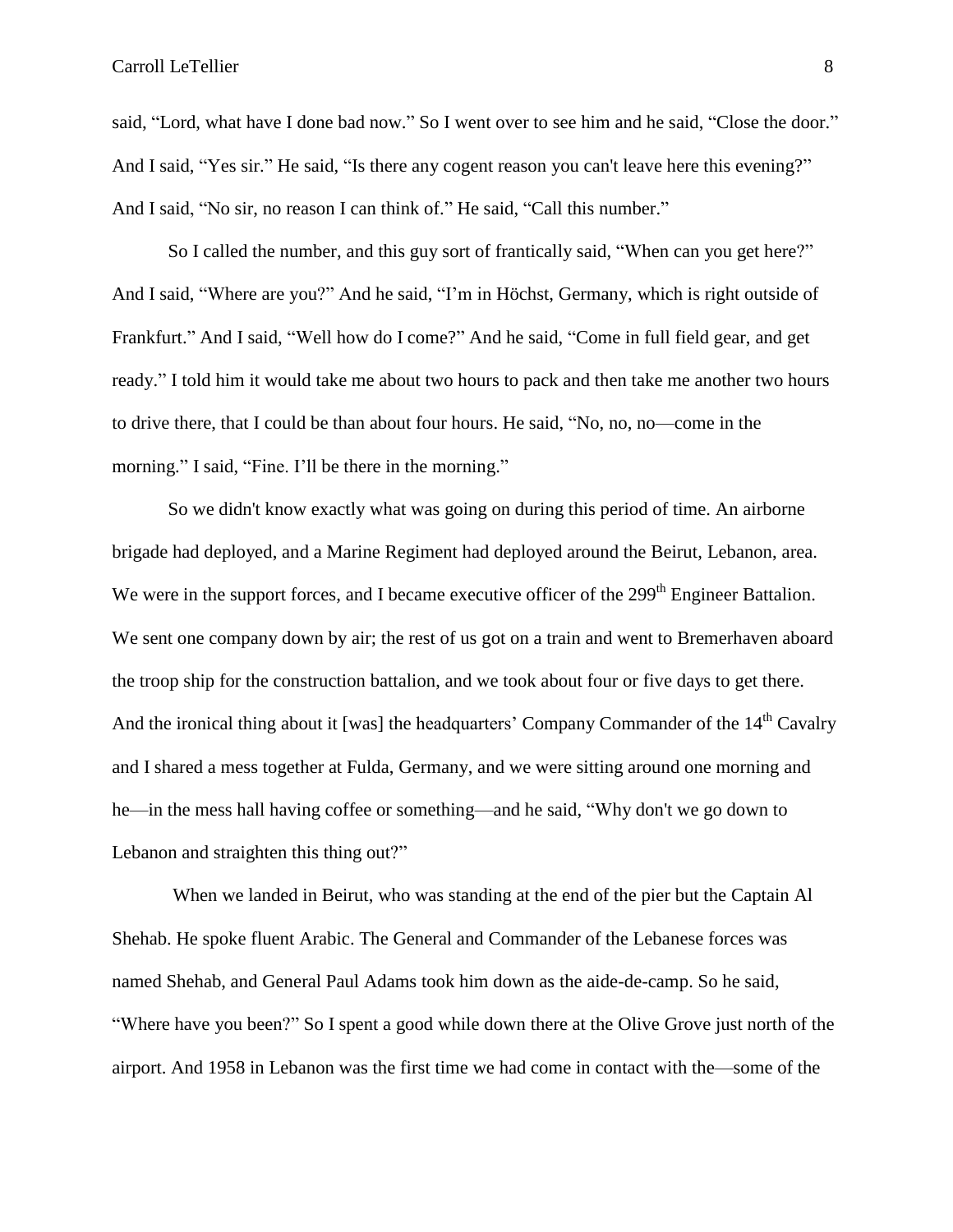more aggressive Arabic people that were looking for a home—Palestinians. And the Watermelon Circle was a circle going into the airport that was overlooked by the Palestinian camp on top of the hill. The only problems we had there were times, occasionally, when we'd get some erratic fire, somebody shooting at us, but nobody was ever hurt. Spent about two months down there.

MM: And then I know that—at least I think I know, but every time I've said that I've been wrong. (Both laugh.) From what I understand, then, you, later in your career, you took over the Corps of Engineers for the Army or—

CL: No, I was not the Chief of engineers—that was a three-star; I only made the two-star. Later in my career, I was in charge of the South Atlantic Division, which was my last assignment, which controlled the construction of both military construction and civil works in the Southeastern part of the United States. The districts under our control went from Wilmington, North Carolina, around the southern coast to Florida, across Florida to Mobile. So we had an interesting assignment in building the Tennessee-Tombigbee Waterway. We didn't finish it while I was there, but we had some exciting moments during that period. It was politically a sensitive [project] and very much supported by very strong group of Congressmen from Alabama and Mississippi, people like Senator Stennis and Senator Sen. Jamie Whitten—Congressman Whitten from Mississippi, excuse me—and they were very strong people in Congress and that's why that waterway was finished.

MM: I know you had a long and successful career, evidenced by obtaining two stars, but out of everything that you did in your service, what would you say was your most memorable command or favorite time period and position that you held in the Army?

CL: Marcus, all of it was so different. Two things that I've got to say—as number one, I used to counsel the young officers that if both you and your wife like the service, stay in. And if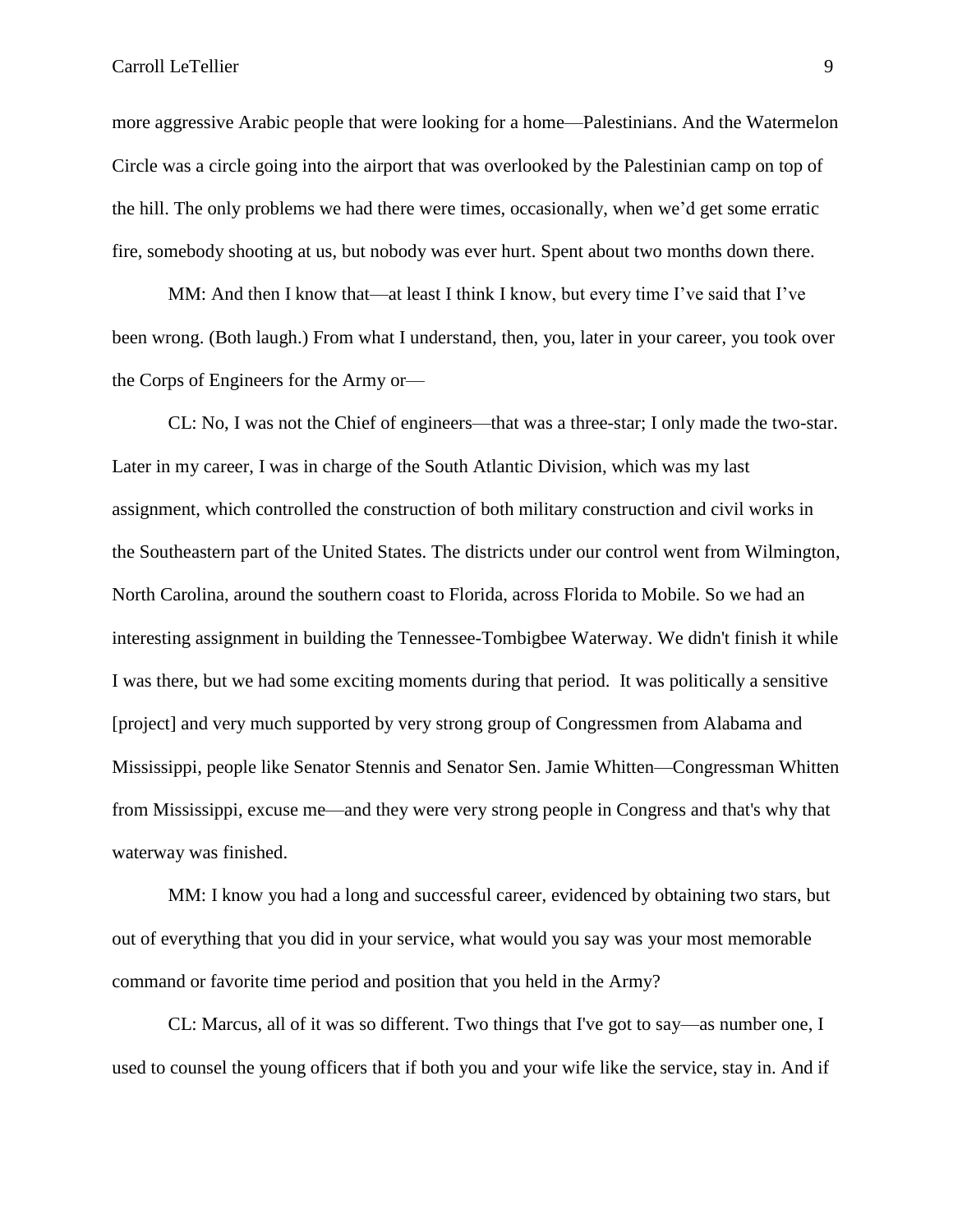your wife likes it and you don't, it'll work—still stay in. (Laughter) And, believe it or not, the next possibility is that you both don't like it but you honestly look at the world around and say, "[I can't] do any better than here to support my family," and that'll work. You don't have a problem of coming home at night and say, "I had a miserable day," and saying, "wait till you hear about mine—it was just as miserable." But if you like it and your wife doesn't, get out.

The first thing I can say is I had a wonderful married life and wife who enjoyed it and looked forward to getting the next assignment. I really don't know if I have a favorite—it was so diversified, it's hard to compare one assignment to the other. I had 27 months in combat in Vietnam, and I had 14 months in Korea. If you want to count the three months in Lebanon as a sort of an interesting deployment, I kind of feel that's what we're here for. That was the reason we were in the service, and so I ended up pretty close to 40 months of my—my 26-plus years in the service in combat.

I sometimes got the feeling that the Army didn't want me particularly in the States because out of my 27—26-27—years, I had 12 of it overseas. They kept me overseas and we went to War College. Instead of going to Army War College, I went to Navy War College; I said they were trying to tell me something. But things worked out very well for me. I think the most enjoyable of it all was troop command, getting command of troops, and particularly where other branches were your bosses, not engineers. For example I had the Engineer Battalion, the  $10<sup>th</sup>$ Engineer Battalion of the  $3<sup>rd</sup>$  Infantry Division, in Germany, and you became a part of a team. And I think where the unit was only six months long, the six months of Fulda, Germany with the 14th armored Cal; that had a different feeling than the infantry. They had a mission along the border there, and they took it very, very seriously, whereas the infantry was back in the rear except in the combat period. The  $25<sup>th</sup>$  division, the  $3<sup>rd</sup>$  Infantry Division, the  $14<sup>th</sup>$  Armored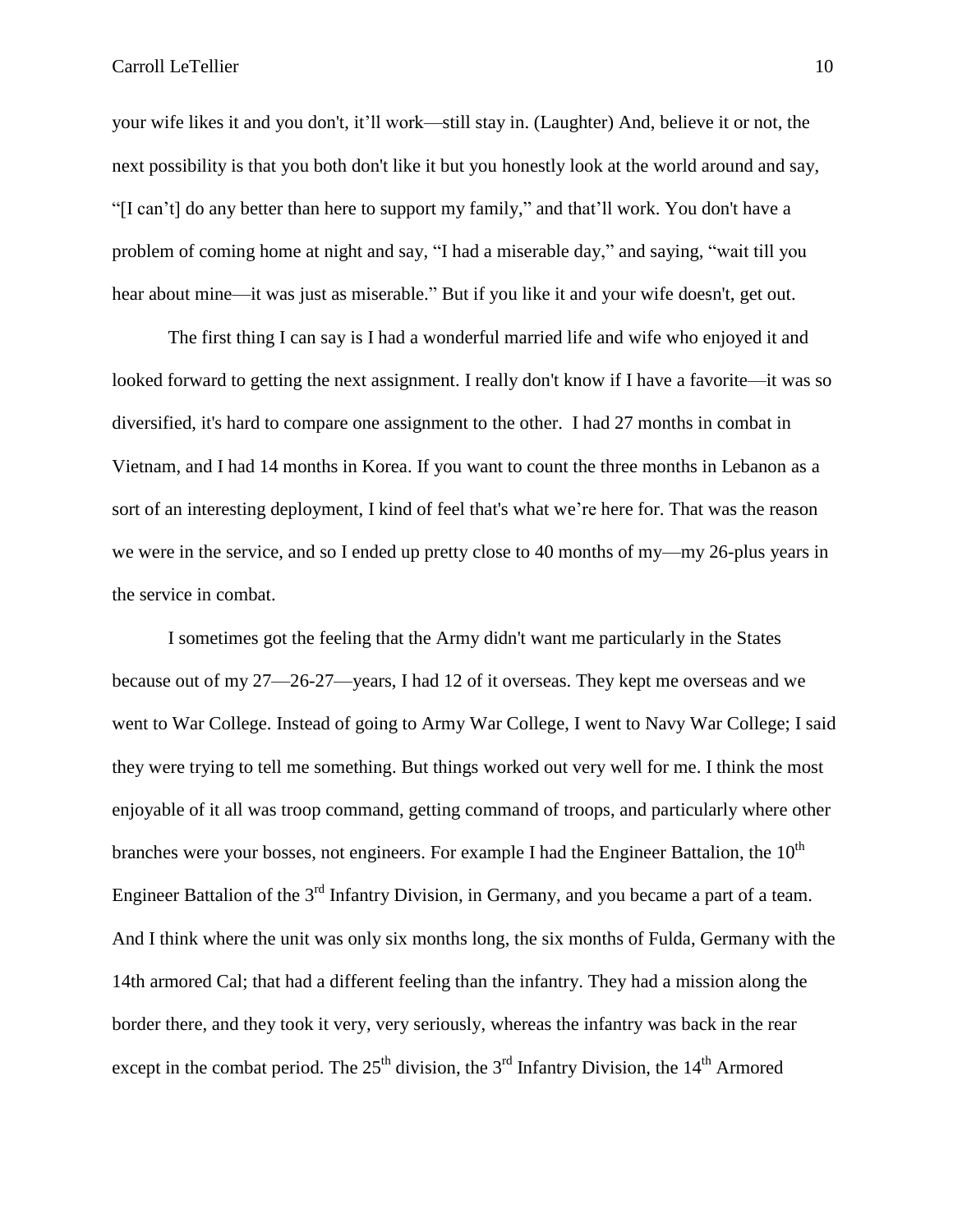Cavalry—I was lucky that most of my experience was in combat units and not in support units, but in working for the people on the front line. So, as far as what was my favorite assignment, I would have to say any of the troop command.

MM: Well, sir, I've tried to get a broad idea of your service time. I'd really like to open it up for anything you would like to specifically talk about or clarify or something that I might have missed. I'm sure that I have. 26-plus years of service—

CL: One of the most disappointing things was that I ended up with a medical problem cancer—that I was unable to stay. I came up with heel marks all the way out. I enjoyed my service. However, I must say, that I went to work immediately for an engineering company, which made me feel real good about my college training at The Citadel. Whereas I had been reasonably successful in the military, I then went into the private sector because of a medical problem and became reasonably successful in the private sector. You kind of wonder after 26 years away from engineering: How are you going to work in the private sector? And we found out that probably just as challenging, whether it was just as rewarding or not. Fiscally, it was much more rewarding than the military. But to be able to look back at two services, both in the private sector as well as in the service of the country, when you've got both experiences it's very rewarding in your later years.

MM: We definitely appreciate your service. It's very kind of you to give the interview, and, like I said, it's astounding the experiences you've had.

CL: Life has treated me well, Marcus, and it really—it's been a great run. And if someone told me I'd be 84 years old sitting here talking to you— (Laughs.) It's interesting to note that I used to walk by this building on my way to school. I went to public school here in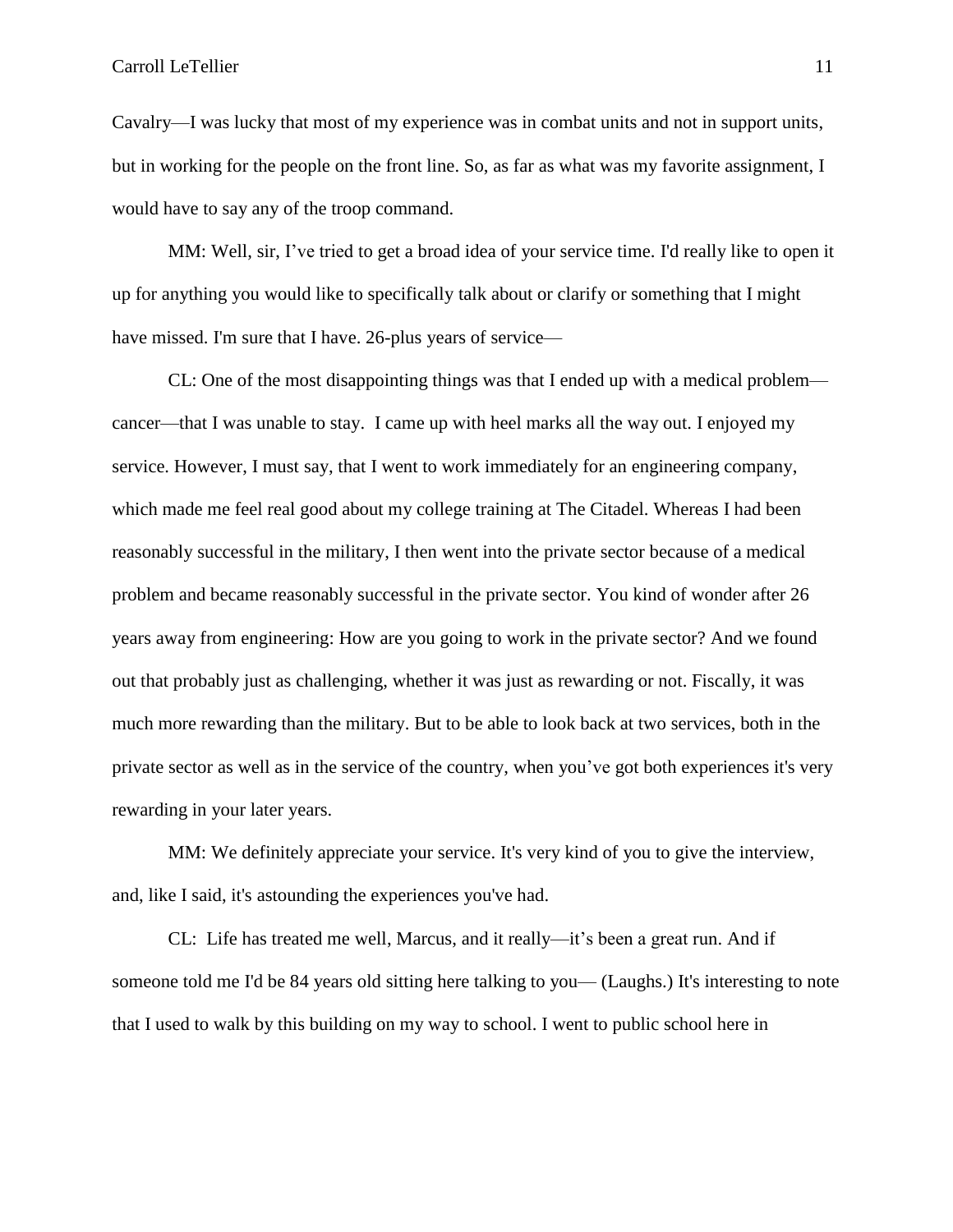Charleston when they were building this building, and now they tell me they've got to tear it down.

MM: Yes, sir, that seems to be the way of things.

CL: This used to be marsh. Marsh came right up to the Lesesne Gate. And so they were loading piles and things like that, but apparently they're not enough piles under some of this building as it settles, which is causing the problem. But the Capers Hall was built at the front and the addition was added later on. And the—it's hard to believe that looking around the campus now that when I came to the campus there were two barracks, old Alumni Hall, which is now Grimsley Hall, Alumni Hall was replaced by Grimsley Hall. Nothing on this side of the chapel, library, Mark Clark Hall as far as faculty quarters— There was a General's house, not the one they built for General Clark, but a two-story that they tore down. One duplex that's still there, the commandant's quarters, and the senior professors', and then that one four-plex, Murray hospital, and Old Coward's Hall, the mess hall outside of the support buildings that were mostly wooden where McAllister Armory is now. That was what was here, so the campus really expanded during World War II when there was such a demand for people to get military training and be commissioned. A bit of a diversion, maybe, from what you're looking for.

MM: No sir, no sir. Like I said, it's interesting to hear about different experiences and how things have changed. And you know, it's really interesting with your engineering background and having seen this building over time be created and—

CL: Some of them have been created and re-created during my lifetime. (Both laugh.) MM: Yes sir.

CL: Well, I hope this has been what you are looking for, Marcus.